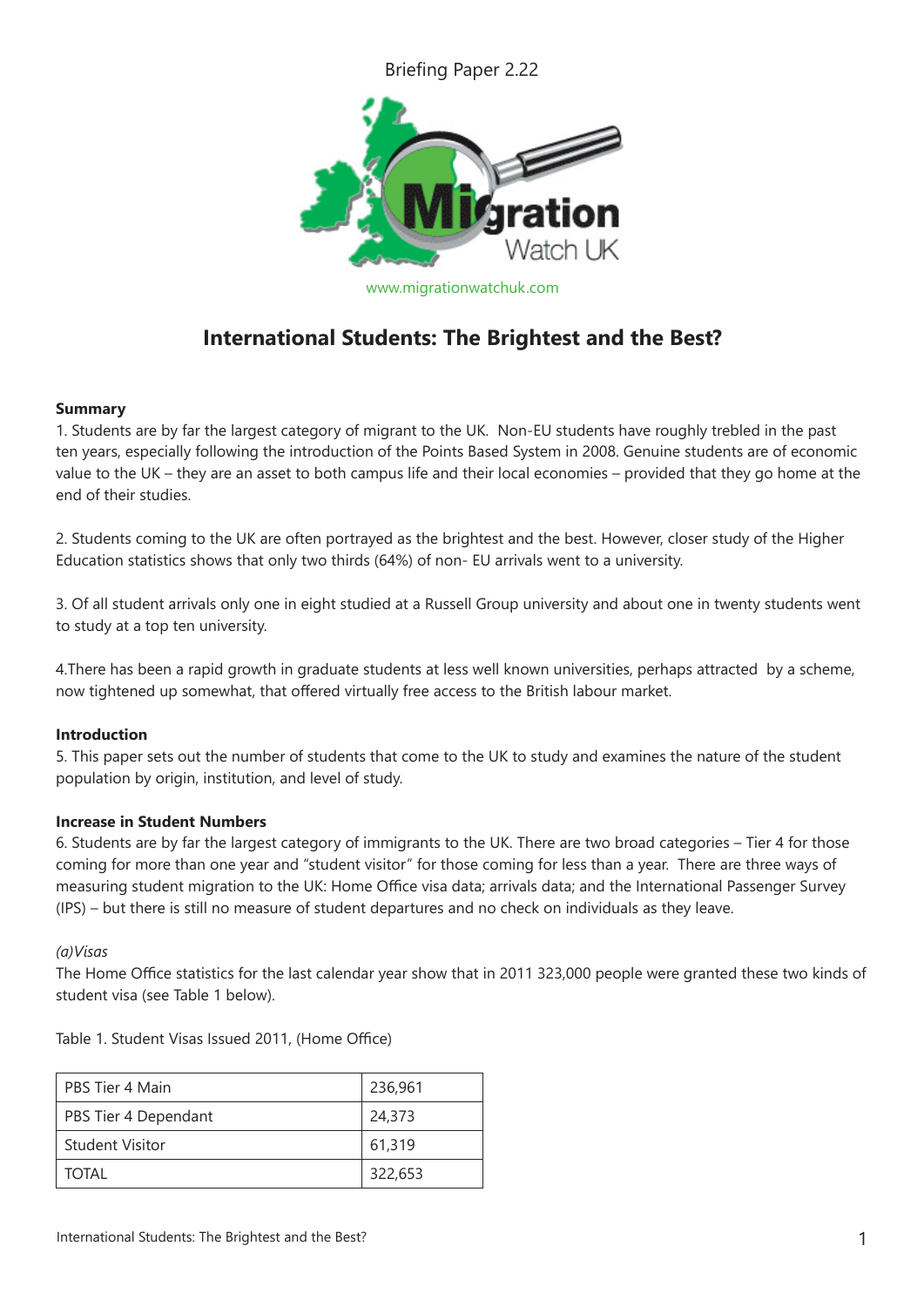## *(b)Arrivals*

Students are by far the largest category of immigrants arriving in the UK. In 2010, the latest full year for which statistics are available, over half a million non-EU students and their dependants arrived in the UK, including those who wished to study for up to a year on the student visitor route. The number of arrivals (Table 2 below) is higher than the number of visas issued as not all students require a visa to study. For example non-visa nationals such as Australian and New Zealand citizens do not require a student visitor visa prior to entry. Nor are EU students included as they do not need a visa.

Table 2. Student Arrivals to the UK, 2010 (Home Office)

| PBS Tier 4 main      | 271,500 |
|----------------------|---------|
| PBS Tier 4 Dependant | 23,500  |
| l Student Visitor    | 240,000 |
| <b>TOTAL</b>         | 535,000 |

#### *(c)IPS*

Not all of those granted Tier 4 visas appear in the migration statistics which are based on the International Passenger Survey; this measures, on a sample basis, those who say that they are coming to study for more than a year. On this measure 180,000 non-EU students came to the UK for study in 2011. Some may have decided not to come, others may have been missed by the survey.

7. According to the IPS, non-EU student numbers have more than trebled since 2000 when the total was 54,000.

8. This period included a dramatic increase following the introduction of the Points Based System in 2008. In 2007 about 104,000 students were recorded as coming to the UK from outside the EU for the purposes of study. This figure rose to 180,000 in 2011, a rise of 73% in four years.<sup>1</sup>

<sup>1</sup> ONS, International Passenger Survey estimates of long-term international migration, Table 3 Citizenship by main reason for migration. URL: http://www.ons.gov.uk/ons/rel/migration1/migration-statistics-quarterly-report/ august-2012/provisional-long-term-international-migration--ltim--estimates.xls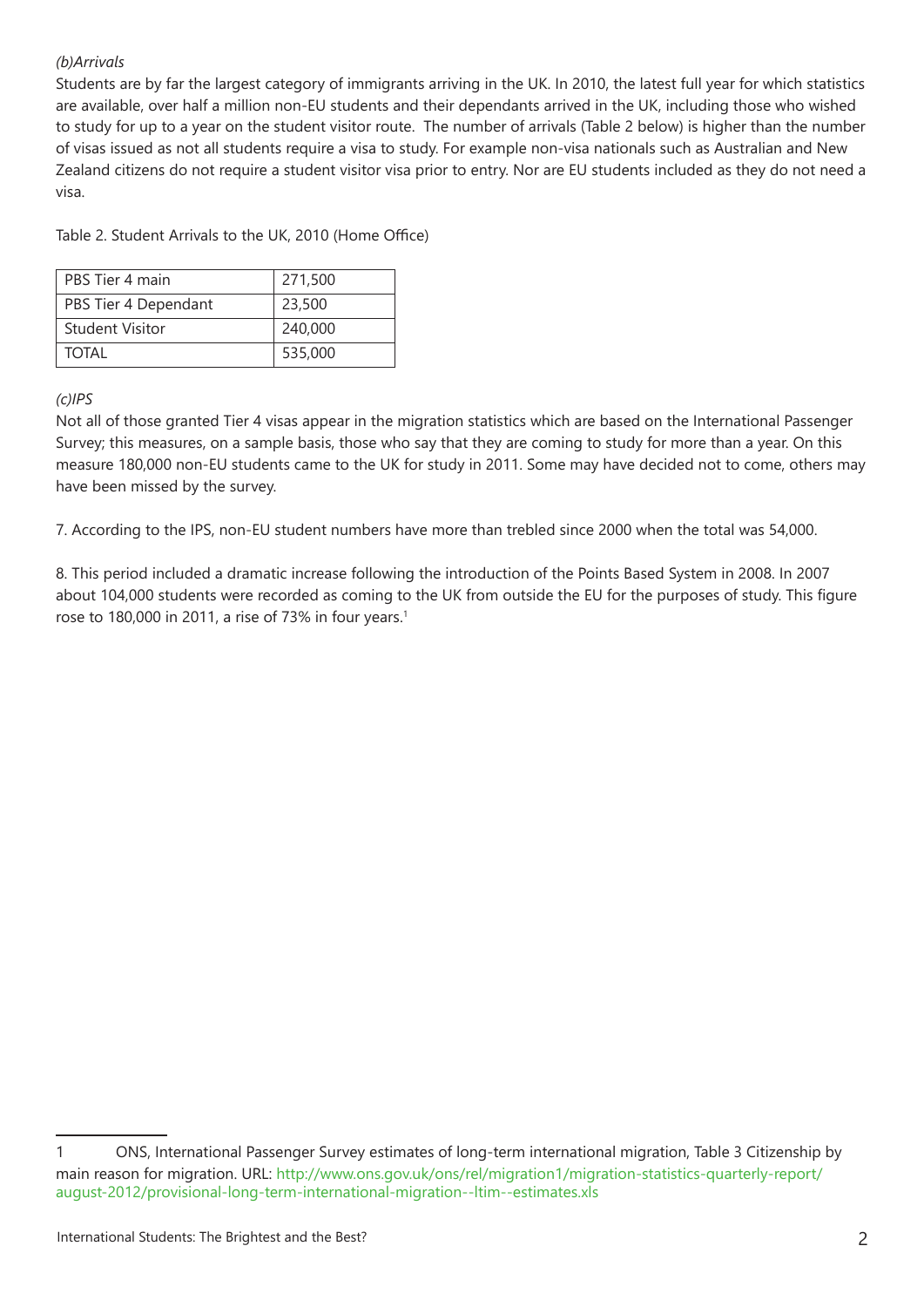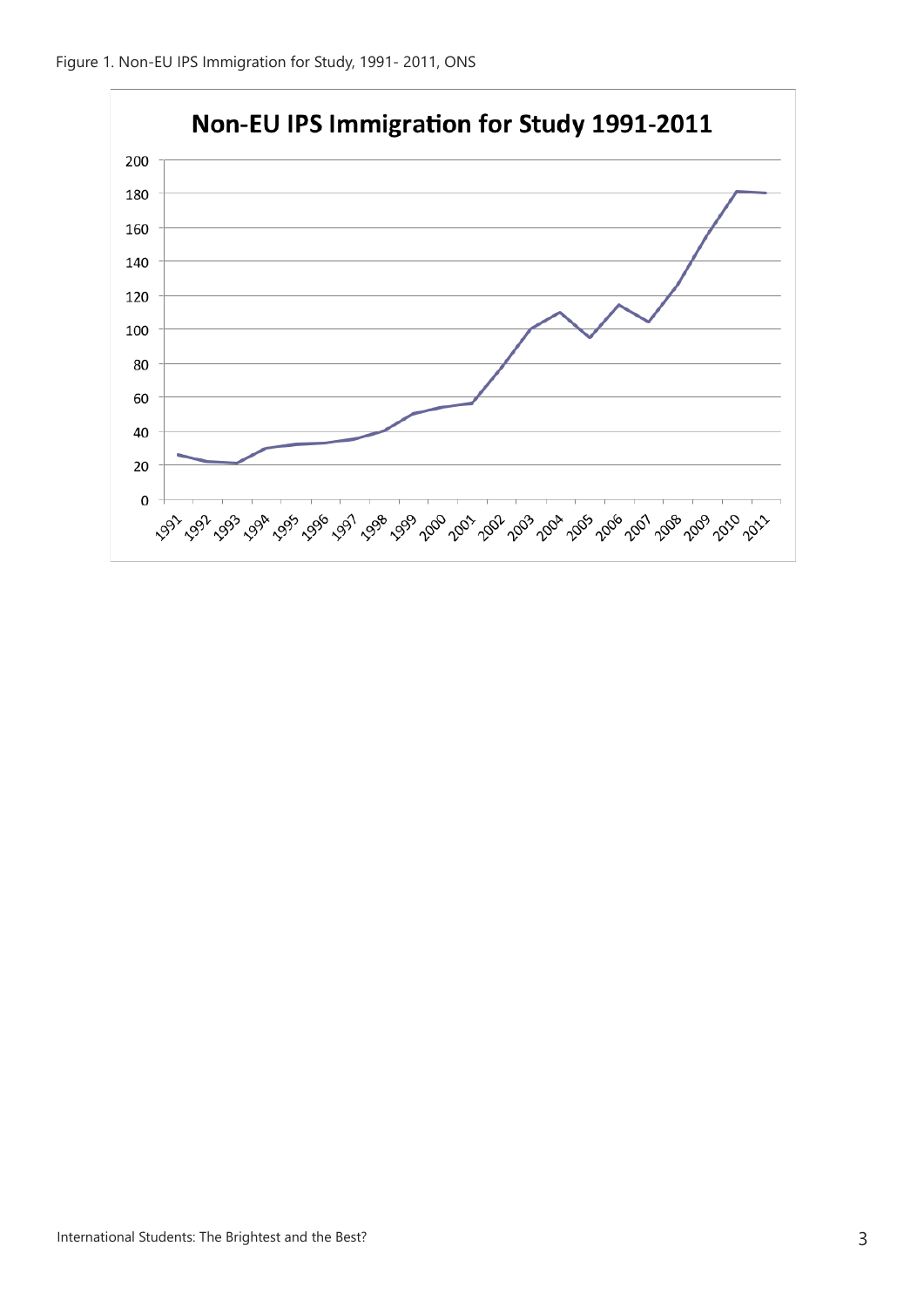## **Increase in Students by Region of Origin, 2008 to Present**

9. According to the IPS, student immigration from the New Commonwealth<sup>2</sup> has increased almost fivefold from 19,000 in 2001 to 91,000 in 2011, including a sharp increase following the introduction of the PBS in 2008, increasing by 78% between 2007 and 2011.<sup>3</sup> Students from the rest of the world ("other foreign") have also increased significantly since the beginning of the decade while numbers from the Old Commonwealth have remained static, as figure 2 below demonstrates.



Figure 2. IPS Immigration by region, 2002-11

<sup>2</sup> New Commonwealth is the Commonwealth excluding Australia, New Zealand, South Africa and Canada. 3 Figure for 2011 relates to YE September 2011 and therefore there is some overlap between 2010 and 2011. These are not comparable figures however the point remains that the numbers from the New Commonwealth increased substantially following the introduction of the PBS.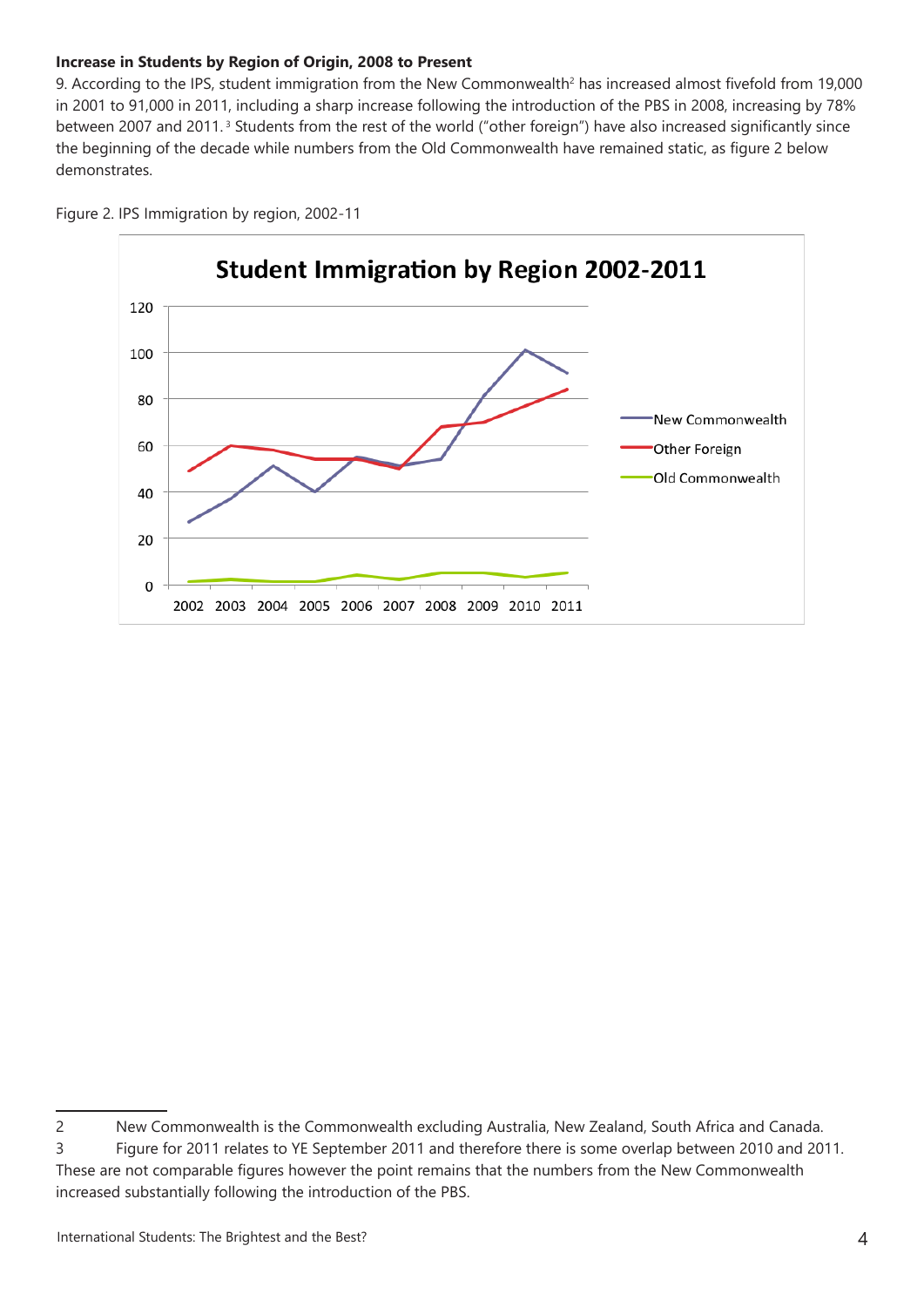## **Students by Country of Birth- Tier 4 Visa Grants**

10. Large numbers of student visa holders to the UK are from China, Pakistan and India and they predominantly arrive on a Tier 4 visa rather than a student visitor visa; they comprised 42% of the total number of student visas issued in 2011.

Table 3. Tier 4 Student Visas Issued, 2011 (Home Office)

| Tier 4 Visas, 2011 |                      |                     |  |  |  |  |  |
|--------------------|----------------------|---------------------|--|--|--|--|--|
|                    | <b>Country</b>       | <b>Visas Issues</b> |  |  |  |  |  |
| 1                  | China                | 52,485              |  |  |  |  |  |
| $\overline{2}$     | Pakistan             | 35,664              |  |  |  |  |  |
| 3                  | India                | 34,826              |  |  |  |  |  |
| 4                  | <b>United States</b> | 14,475              |  |  |  |  |  |
| 5                  | Nigeria              | 12,115              |  |  |  |  |  |
| 6                  | Saudi Arabia         | 10,087              |  |  |  |  |  |
| 7                  | Malaysia             | 7,418               |  |  |  |  |  |
| 8                  | Hong Kong            | 7,237               |  |  |  |  |  |
| 9                  | Bangladesh           | 6,450               |  |  |  |  |  |
| 10                 | South Korea          | 5,341               |  |  |  |  |  |
| 11                 | Sri Lanka            | 4,929               |  |  |  |  |  |
| 12                 | Thailand             | 4,903               |  |  |  |  |  |

## **Tier 4 Visa Holders by Type of Institution**

11. There are no official data on the number of students who go to universities as opposed to colleges since the same Tier 4 visa is granted for all types of study longer than 11 months. However there are other sources of information that help to understand the student population better in terms of their place of study.

## *a) Universities*

12. Data from the Higher Education Statistics Authority (HESA) shows that in the academic year 2010/11 there were 298,000 non-EU students at universities, 164,000 of whom were studying at postgraduate level and 134,000 at undergraduate level. This is an increase of 61% from 2002/03 when there were 185,000 non-EU students enrolled at UK universities.

13. There are no Home Office statistics on the number or proportion of Tier 4 students who enter the country to study at universities rather than colleges. However, HESA data on first year enrolments suggests that 174,000 non-EU first year students enrolled at a University in 2010/11, comprising 105,000 at postgraduate level and 69,000 at undergraduate level.4 This compares to 271,500 student arrivals in 2010. University enrolments therefore made up about two thirds of student arrivals. This however, can only be an approximation as it assumes that all first year postgraduate enrolments arrived in that year. In reality a number will already be in the country having progressed from undergraduate study. Likewise, some undergraduate students would have entered in a previous year in order to study a pathway course.

# *b) Colleges*

14. No reliable figures exist for the number of students enrolled in colleges. However, the Home Office have advised that, of the current inflow, 130,000 went to study at a university and 90,000 to colleges. The first of these two figures is lower than the number of enrolments (paragraph 12 above) because some students will have transferred from

4 HESA, Students and Qualifies Statistics, Table 2 – First year student enrolments on HE courses by level of study, mode of study and domicile 2006/07 – 2010/11.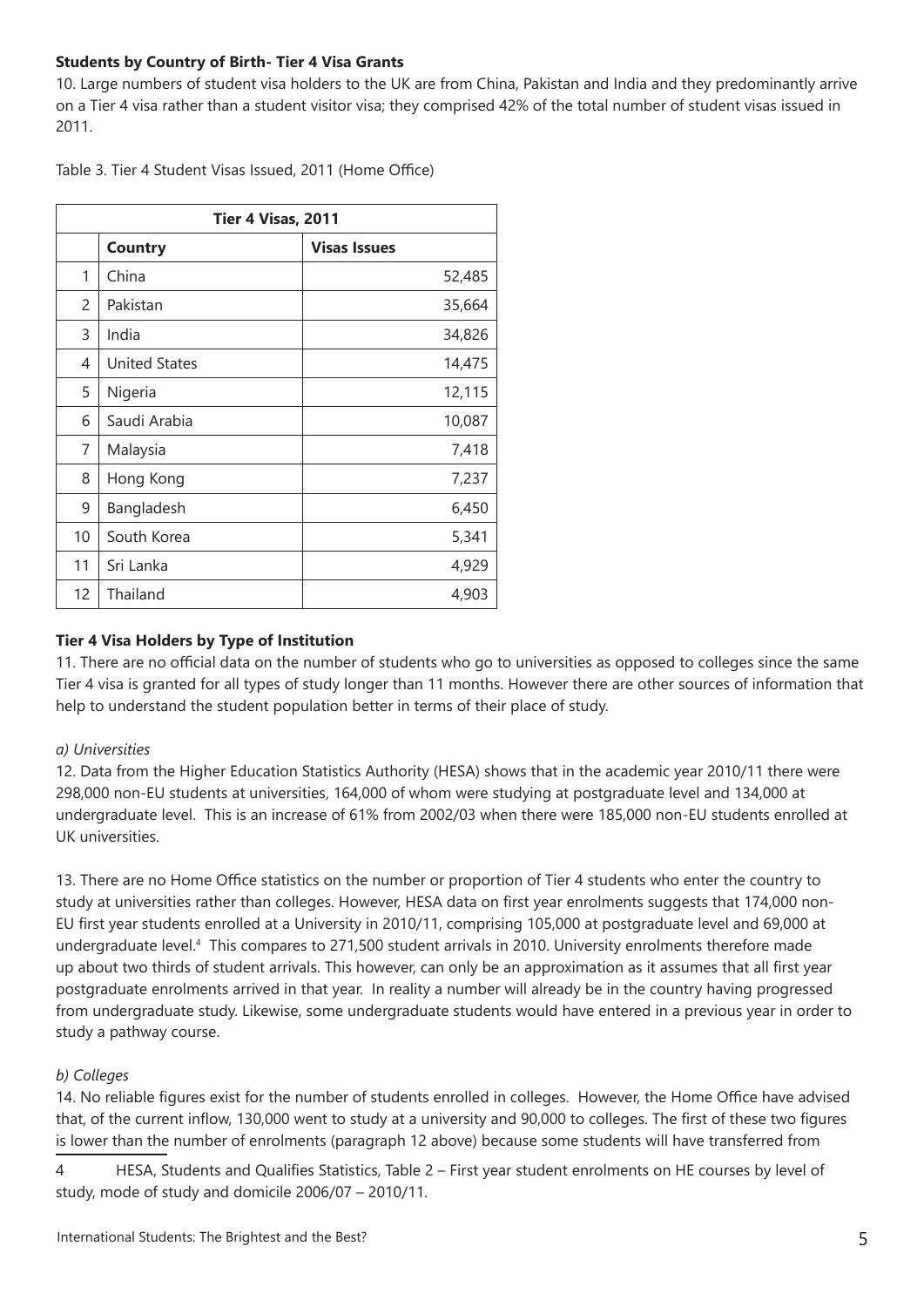foundation courses. Likewise some postgraduates would have progressed from an undergraduate course having arrived in some previous year.

# **Students at Universities – Russell and Non Russell Group Institutions**

15. In 2010/11 just one third of the stock of non-EU students studying at university were studying at Russell Group universities<sup>5</sup> – 103,000 of the total 298,000 enrolled at all UK universities (See Annex A) This proportion has remained roughly constant over the last nine academic years. In 2010/11 the stock of non-EU students at top ten universities was 40,755.

16. There are no available statistics on the breakdown of first year enrolments by university. We have therefore had to assume that undergraduates spend on average three years at university. For postgraduates, we have assumed the same average. This would result in an annual inflow to the Russell Group of 34,300 and 13,600 to the top ten. Thus only approximately 12.5% of new arrivals went to a Russell Group university while 5% went to a top ten university.

## **Growth of University Students**

17. In 2002/3 there were 185,000 non-EU students studying at UK universities. By 2010/11 this had increased by 61% to 298,000. Taking undergraduate and post graduate together, the rise occurred in similar proportions at both Russell Group and non-Russell Group institutions. See figure 3 below.

Figure 3. Non-EU Students at Russell Group and Non-Russell group Institutions 2002/03 - 2010/11



18. The pattern was different, however, when postgraduates and undergraduates were looked at separately. In 2002/03 there were 41,000 postgraduates at Russell Group universities. In 2010/11 there were 59,000 – an increase of 46%. The number of non-EU undergraduates at the Russell Group has increased by 90% over this period, from 23,000 to 43,000.

<sup>5</sup> The Russell Group Universities are the 24 leading UK universities comprising the University of Birmingham, University of Bristol, University of Cambridge, Cardiff University, Durham University, University of Edinburgh, University of Exeter, University of Glasgow, Imperial College London, King's College London, University of Leeds, University of Liverpool, London School of Economics, University of Manchester, Newcastle University, University of Nottingham, University of Oxford, Queen Mary University, Queen's University Belfast, University of Sheffield, University of Southampton, University College London, University of Warwick and the University of York.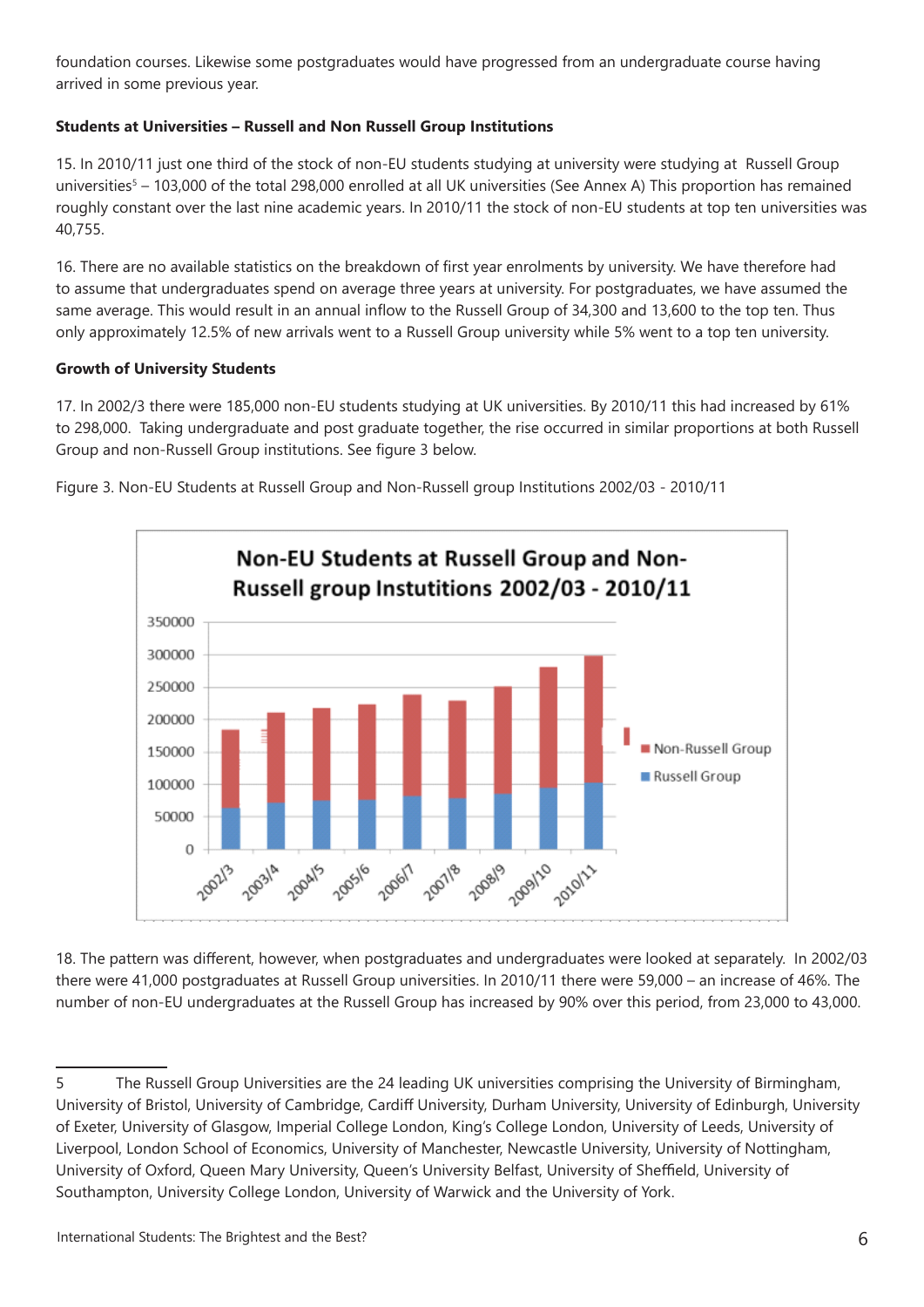19. At non Russell Group institutions the reverse has occurred. Non-EU undergraduate students have increased by 45% from 63,000 in 2002/03 to 91,000 in 2010/11 whereas non-EU postgraduates have increased by 78% from 59,000 in 2002/03 to 104,000 in 2010/11. Indeed some non Russell Group institutions have a very large number of non-EU postgraduate students who constitute the vast majority of their postgraduate population. For example, 72% of postgraduate students at Cardiff Metropolitan University are from outside the EU, and in numbers terms – 3,660 – amount to more than those at the London School of Economics (3,125) or Oxford University (3,410). See Annex B for a full list of universities with the highest proportion of non-EU undergraduates and postgraduates.

20. This is perhaps explained by the introduction of the post study work (PSW) route which allowed students to study any subject at any higher education institution for one year, and then switch to a post study work visa, allowing the individual to work in any job at any level for two years while seeking long term employment. This route may have attracted students to the less prestigious universities. In its first year, 2008, 20,000 students were granted PSW visas, rising to 34,000 the following year. In 2011, the latest full calendar year available, 44,000 PSW visas were issued.<sup>6</sup> Since April 2012, the Post Study Work route has been closed to new applicants. However students on a PBS Tier 4 Visa are still able to switch into a Tier 2 Work Permit if they find employment with a sponsor paying a minimum of £20,000 p. a. There is no limit on the number of students who can switch into this category.

# **Conclusion**

21. The student population has grown significantly in recent years – the IPS shows that it has trebled in the last ten years. This growth has come largely from New Commonwealth and "other foreign" countries. Growth has occurred at both Russell Group Universities and non-Russell Group, but there is a striking difference in their intake of non-EU students. The Russell Group have increased their postgraduate numbers by 46% and their undergraduates by 90% in the last eight years. The non-Russell Group has done the opposite; postgraduates have increased by 78% and undergraduates by 45%. Some less well known universities now have a very high proportion of non-EU graduates. The availability of post study work permits could well have been a major factor attracting those seeking entry to the UK labour market (and eventual settlement) rather than "the brightest and the best". Indeed only one in eight non-EU student arrivals attended a Russell Group University and less than one in twenty attended one of the top ten universities.

18th September 2012

<sup>6</sup> Home Office Statistics, Extensions of Stay, Table ex.02.w, Grants of an extension of stay by category and country of nationality: Work. URL: http://www.homeoffice.gov.uk/publications/science-research-statistics/researchstatistics/immigration-asylum-research/immigration-tabs-q2-2012/extensions-q2-2012-tabs?view=Binary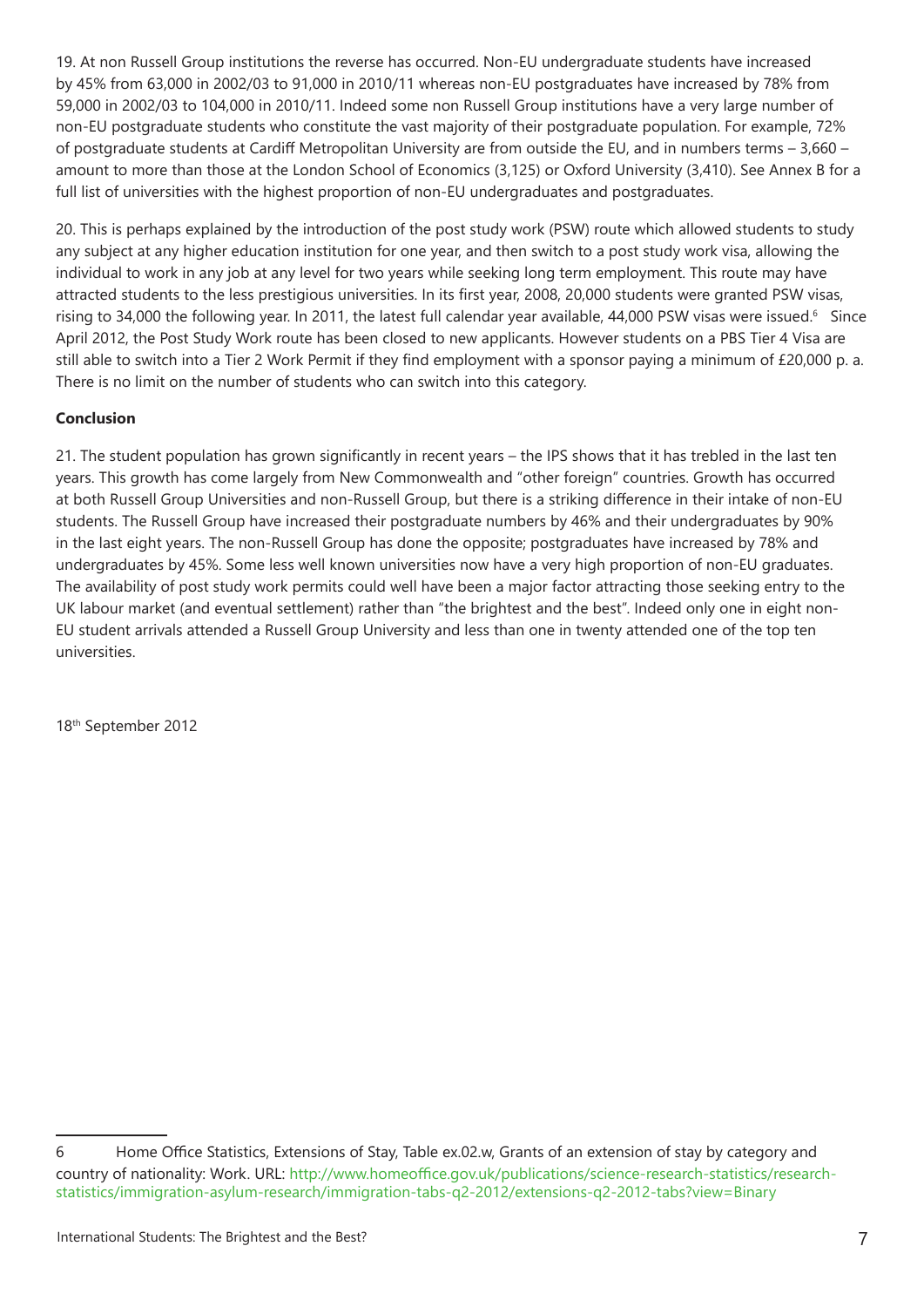## **Annex A**

Non-EU undergraduates and postgraduates at Russell Group institutions

|                                     | 2010/2011 |       |        |  |  |  |
|-------------------------------------|-----------|-------|--------|--|--|--|
|                                     | UG        | Total |        |  |  |  |
| University of Birmingham            | 1410      | 3670  | 5080   |  |  |  |
| University of Bristol               | 1315      | 1895  | 3210   |  |  |  |
| University of Cambridge             | 1215      | 2660  | 3875   |  |  |  |
| Cardiff University                  | 1775      | 2540  | 4315   |  |  |  |
| Durham University                   | 875       | 1640  | 2515   |  |  |  |
| University of Edinburgh             | 2195      | 2485  | 4680   |  |  |  |
| University of Exeter                | 2200      | 1340  | 3540   |  |  |  |
| University of Glasgow               | 805       | 1940  | 2745   |  |  |  |
| Imperial College London             | 2285      | 1630  | 3915   |  |  |  |
| King's College London               | 1690      | 2165  | 3855   |  |  |  |
| University of Leeds                 | 1545      | 2840  | 4385   |  |  |  |
| University of Liverpool             | 1835      | 1450  | 3285   |  |  |  |
| London School of Economics          | 1440      | 3125  | 4565   |  |  |  |
| University of Manchester            | 4000      | 4160  | 8160   |  |  |  |
| <b>Newcastle University</b>         | 1675      | 2410  | 4085   |  |  |  |
| University of Nottingham            | 3050      | 3705  | 6755   |  |  |  |
| University of Oxford                | 1090      | 3410  | 4500   |  |  |  |
| Queen Mary University               | 1580      | 1330  | 2910   |  |  |  |
| Queen's University Belfast          | 480       | 680   | 1160   |  |  |  |
| University of Sheffield             | 1925      | 3770  | 5695   |  |  |  |
| University of Southampton           | 1470      | 2435  | 3905   |  |  |  |
| University College London           | 3435      | 2815  | 6250   |  |  |  |
| University of Warwick               | 2980      | 3370  | 6350   |  |  |  |
| University of York                  | 905       | 2010  | 2915   |  |  |  |
| <b>Total Russell Group Students</b> | 43175     | 59475 | 102650 |  |  |  |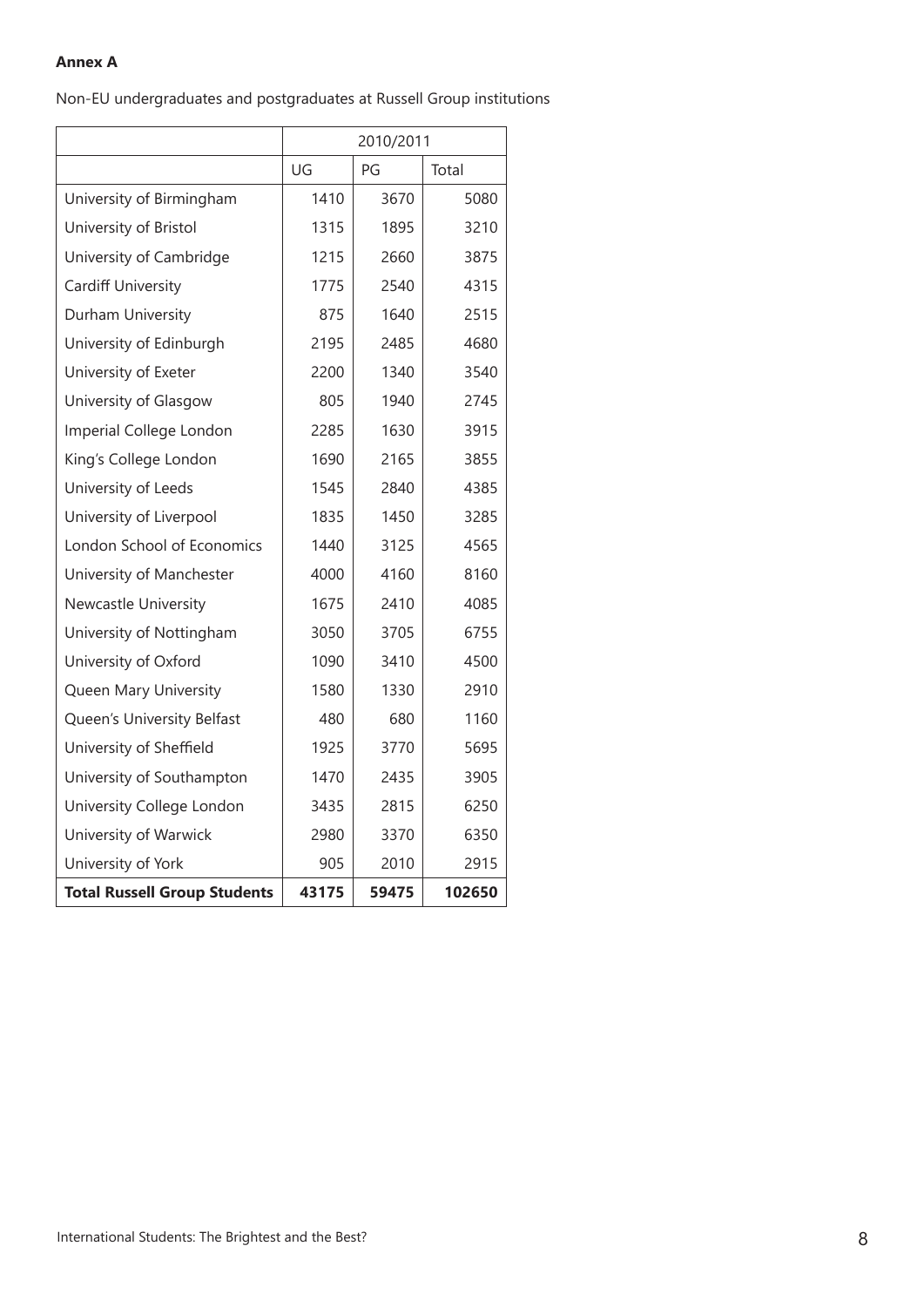## **Annex B**

|                |                                      | Undergraduate |      |        |       |          |  |
|----------------|--------------------------------------|---------------|------|--------|-------|----------|--|
|                | <b>Institution</b>                   | UK            | EU   | Non-EU | Total | % Non-EU |  |
| 1              | <b>Buckingham University</b>         | 400           | 100  | 475    | 975   | 49%      |  |
| $\overline{c}$ | London School of Economics           | 2215          | 325  | 1440   | 3975  | 36%      |  |
| 3              | Royal Academy of Music               | 195           | 50   | 90     | 335   | 27%      |  |
| 4              | <b>St Andrews University</b>         | 4700          | 715  | 1955   | 7370  | 27%      |  |
| 5              | Imperial College London              | 5645          | 935  | 2285   | 8865  | 26%      |  |
| 6              | University College London            | 8780          | 1185 | 3435   | 13405 | 26%      |  |
| $\overline{7}$ | University of the Arts, London       | 8680          | 1500 | 3440   | 13620 | 25%      |  |
| 8              | SOAS                                 | 1810          | 425  | 710    | 2940  | 24%      |  |
| 9              | Heriot-Watt University               | 4495          | 590  | 1190   | 6275  | 19%      |  |
| 10             | Royal College of Music               | 225           | 75   | 70     | 375   | 19%      |  |
| 11             | Glyndŵr University                   | 4775          | 1445 | 1350   | 7570  | 18%      |  |
| 12             | L'pool Institute for Performing Arts | 540           | 25   | 120    | 685   | 18%      |  |
| 13             | <b>Aston University</b>              | 6240          | 490  | 1405   | 8130  | 17%      |  |
| 14             | The City University                  | 7265          | 755  | 1605   | 9625  | 17%      |  |
| 15             | <b>Warwick University</b>            | 13825         | 1165 | 2980   | 17970 | 17%      |  |
| 16             | <b>Exeter University</b>             | 10685         | 520  | 2200   | 13405 | 16%      |  |
| 17             | Glasgow School of Art                | 1100          | 140  | 230    | 1475  | 16%      |  |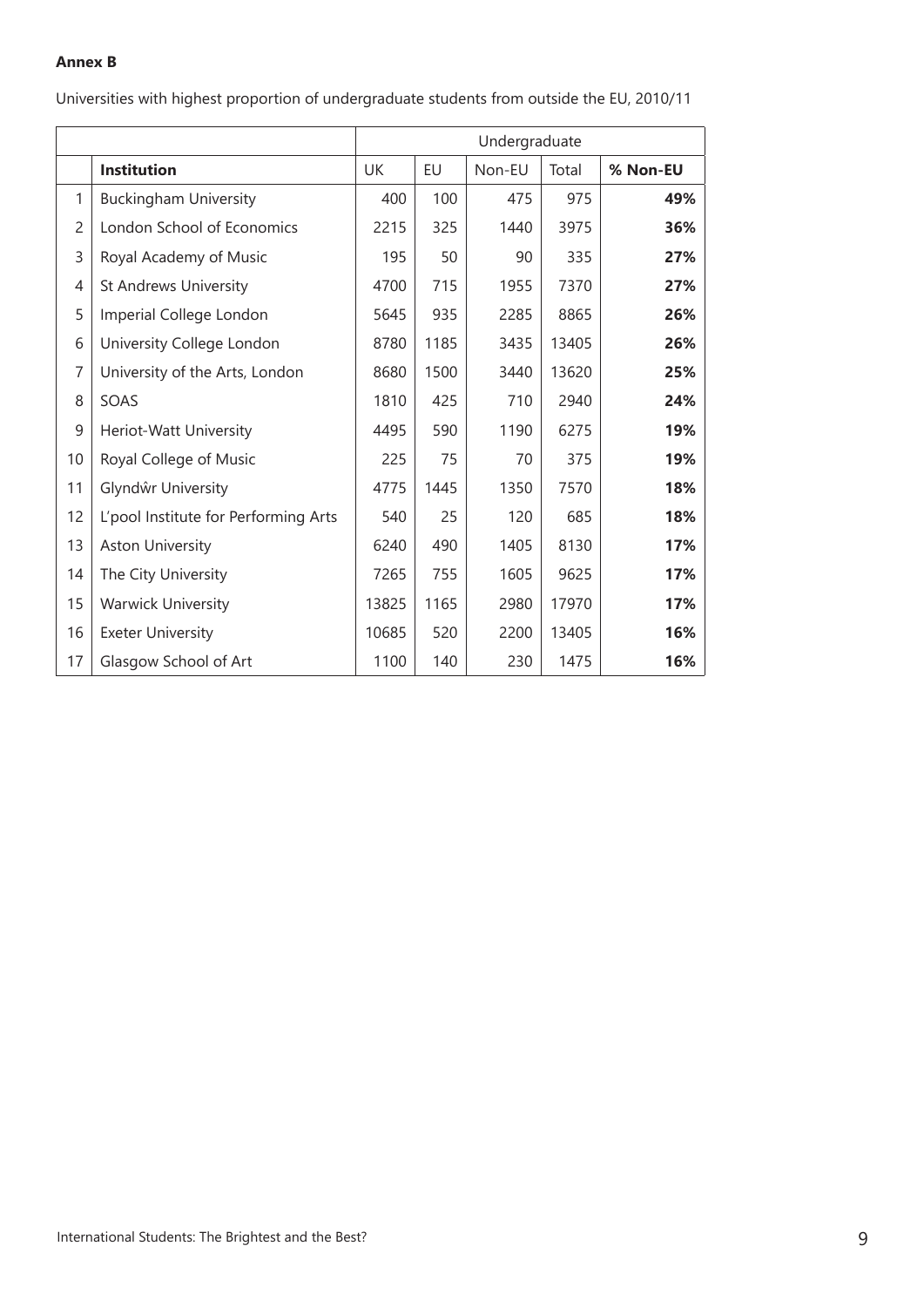|                |                                                | Postgraduate                            |      |      |      |     |  |
|----------------|------------------------------------------------|-----------------------------------------|------|------|------|-----|--|
|                | Institution                                    | UK<br>EU<br>Non-EU<br>% Non-EU<br>Total |      |      |      |     |  |
| 1              | Cardiff Metropolitan University                | 1345                                    | 95   | 3660 | 5100 | 72% |  |
| $\overline{c}$ | University College Birmingham                  | 95                                      | 45   | 315  | 460  | 68% |  |
| 3              | University of Bedfordshire                     | 1955                                    | 200  | 3225 | 5380 | 60% |  |
| 4              | London School of Economics                     | 1010                                    | 1415 | 3125 | 5550 | 56% |  |
| 5              | London Business School                         | 555                                     | 360  | 1155 | 2070 | 56% |  |
| 6              | The University of Greenwich                    | 2360                                    | 245  | 3220 | 5825 | 55% |  |
| 7              | Glyndŵr University                             | 635                                     | 45   | 710  | 1390 | 51% |  |
| 8              | <b>Aston University</b>                        | 1340                                    | 285  | 1565 | 3190 | 49% |  |
| 9              | Coventry University                            | 2230                                    | 425  | 2485 | 5145 | 48% |  |
| 10             | <b>Sunderland University</b>                   | 1345                                    | 140  | 1375 | 2860 | 48% |  |
| 11             | <b>Brunel University</b>                       | 2380                                    | 525  | 2675 | 5580 | 48% |  |
| 12             | <b>St Andrews University</b>                   | 775                                     | 410  | 985  | 2170 | 45% |  |
| 13             | <b>Hull University</b>                         | 1955                                    | 255  | 1625 | 3840 | 42% |  |
| 14             | Robert Gordon University                       | 2095                                    | 225  | 1700 | 4020 | 42% |  |
| 15             | Sheffield University                           | 4525                                    | 660  | 3770 | 8950 | 42% |  |
| 16             | University of Wales Trinity Saint David        | 805                                     | 80   | 640  | 1520 | 42% |  |
| 17             | Edinburgh College of Art                       | 180                                     | 55   | 170  | 405  | 42% |  |
| 18             | <b>Surrey University</b>                       | 2405                                    | 890  | 2285 | 5580 | 41% |  |
| 19             | University of Abertay Dundee                   | 220                                     | 50   | 185  | 455  | 41% |  |
| 20             | London School of Hygiene and Tropical Medicine | 630                                     | 130  | 515  | 1275 | 40% |  |
| 21             | <b>Oxford University</b>                       | 3730                                    | 1385 | 3410 | 8525 | 40% |  |
| 22             | York University                                | 2610                                    | 425  | 2010 | 5045 | 40% |  |
| 23             | University of Newcastle-upon-Tyne              | 3245                                    | 445  | 2410 | 6095 | 40% |  |